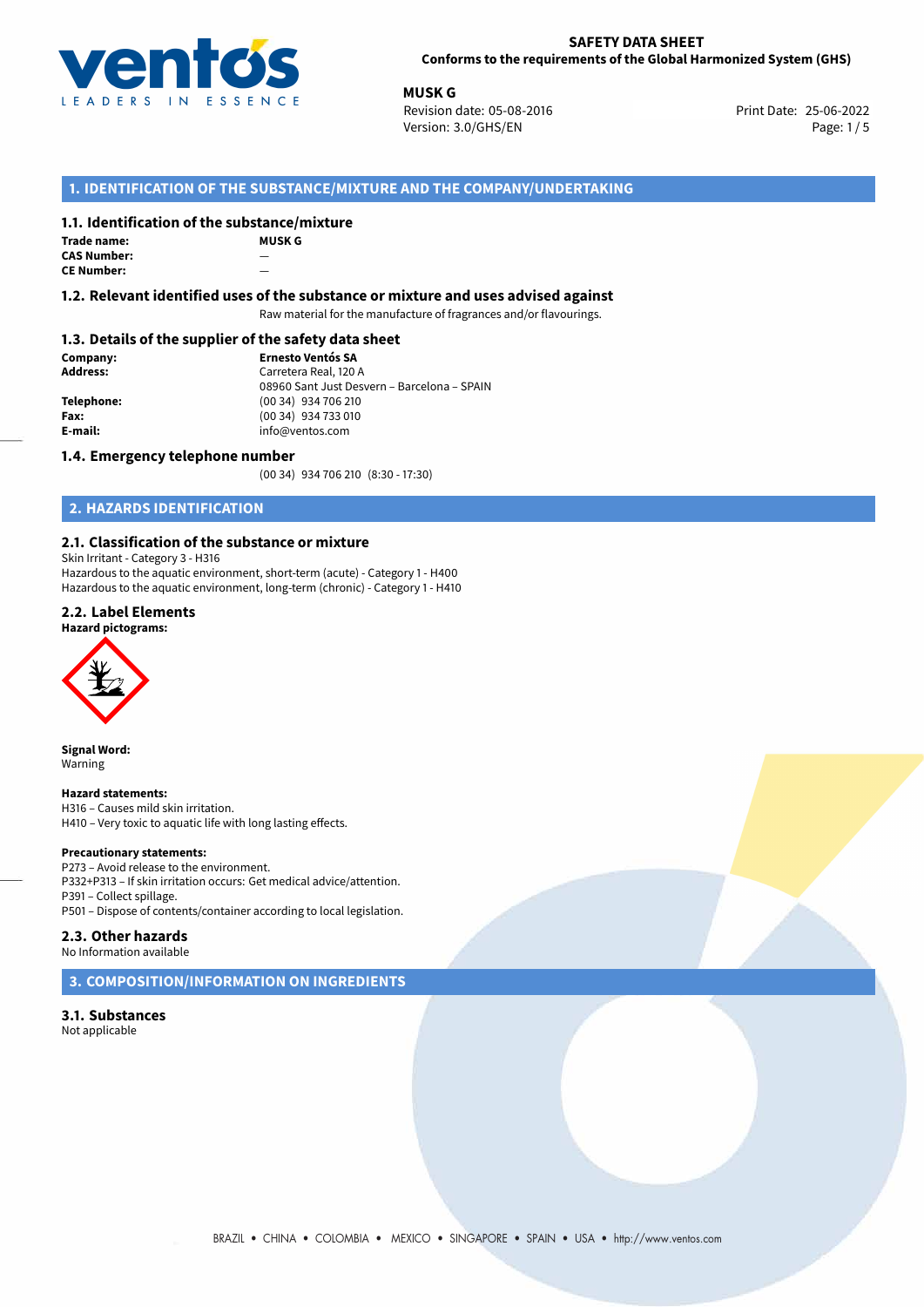

**MUSK G**<br>
Revision date: 05-08-2016 **Print Date: 25-06-2022** Print Date: 25-06-2022 Version: 3.0/GHS/EN Page: 2 / 5

# **3.2. Mixtures**

Hazardous constituents:

| Chemical Name           | % (w/w)   | CAS No<br><b>EC No</b> | <b>Classification according to GHS</b>                                                                                                                                                             |
|-------------------------|-----------|------------------------|----------------------------------------------------------------------------------------------------------------------------------------------------------------------------------------------------|
| l HEXAMETHYLINDANOPYRAN | $\geq$ 50 | 1222-05-5<br>214-946-9 | Skin Irritant - Category 3 - H316<br>Hazardous to the aquatic environment, short-term (acute) - Category 1 - H400<br>Hazardous to the aquatic environment, long-term (chronic) - Category 1 - H410 |

[See the full text of the hazard statements in section 16.](#page-4-0)

# **4. FIRST-AID MEASURES**

# **4.1. Description of necessary first aid measures**

| Ingestion:    | Rinse mouth with water.<br>Obtain medical advice.<br>Keep at rest. Do not induce vomiting.                                                           |
|---------------|------------------------------------------------------------------------------------------------------------------------------------------------------|
| Eye contact:  | In case of contact with eyes, rinse immediately with plenty of water for at least 15 minutes and seek medical advice.                                |
| Inhalation:   | Remove person to fresh air and keep at rest.<br>Seek immediate medical advice.                                                                       |
| Skin contact: | Take off immediately all contaminated clothing.<br>Thoroughly wash affected skin with soap and water.<br>Seek medical attention if symptoms persist. |

# **4.2. Most important symptoms and effects, both acute and delayed**

No information available.

### **4.3. Indication of any immediate medical attention and special treatment needed** No information available.

# **5. FIRE-FIGHTING MEASURES**

## **5.1. Extinguishing Media**

Water spray, carbon dioxide, dry chemical powder or appropriate foam. For safety reasons do not use full water jet.

## **5.2. Special hazards arising from the substance or mixture**

Known or Anticipated Hazardous Products of Combustion: Emits toxic fumes under fire conditions.

## **5.3. Advice for firefighters**

High temperatures can lead to high pressures inside closed containers. Avoid inhalation of vapors that are created. Use appropriate respiratory protection. Do not allow spillage of fire to be poured into drains or watercourses. Wear self-contained breathing apparatus and protective clothing.

# **6. ACCIDENTAL RELEASE MEASURES**

## **6.1. Personal precautions, protective equipment and emergency procedures**

Evacuate surronding areas. Ensure adequate ventilation. Keep unnecessary and unprotected personnel from entering. Do not breathe vapor/spray. Avoid contact with skin and eyes. Information regarding personal protective measures: see section 8.

## **6.2. Environmental precautions**

To avoid possible contamination of the environment, do not discharge into any drains, surface waters or groundwaters.

## **6.3. Methods and materials for containment and cleaning up**

Cover with an inert, inorganic, non-combustible absorbent material (e.g. dry-lime, sand, soda ash).

Place in covered containers using non-sparking tools and transport outdoors. Avoid open flames or sources of ignition (e.g. pilot lights on gas hot water heater).

Ventilate area and wash spill site after material pickup is complete.

## **6.4. Reference to other sections**

Information regarding exposure controls, personal protection and disposal considerations can be found in sections 8 and 13.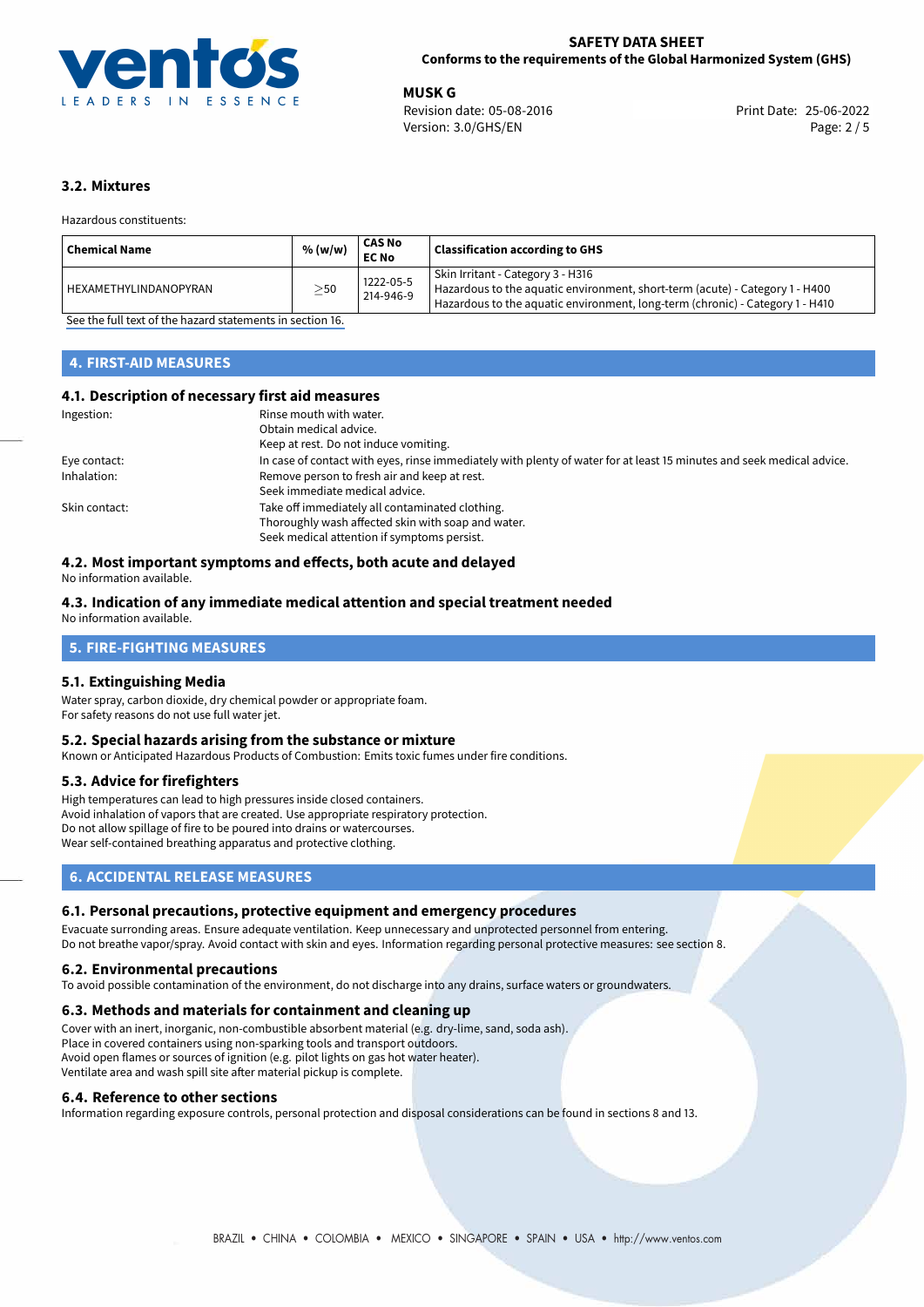

**MUSK G**<br>
Revision date: 05-08-2016 **Print Date: 25-06-2022** Print Date: 25-06-2022 Version: 3.0/GHS/EN Page: 3 / 5

# **7. HANDLING AND STORAGE**

# **7.1. Precautions for safe handling**

Do not store or handle this material near food or drinking water. Do not smoke. Avoid contact with the eyes, skin and clothing. Wear protective clothing and use glasses. Observe the rules of safety and hygiene at work. Keep in the original container or an alternative made from a compatible material.

# **7.2. Conditions for safe storage, including any incompatibilities**

Store in tightly closed and preferably full containers in a cool, dry and ventilated area, protected from light. Keep away from sources of ignition (e.g. hot surfaces, sparks, flame and static discharges). Keep away from incompatible materials (see section 10).

## **7.3. Specific end use(s)**

No information available.

**8. EXPOSURE CONTROLS AND PERSONAL PROTECTION**

# **8.1. Control parameters**

Components with occupational exposure limits: None known.

## **8.2. Exposure controls**

Measures should be taken to prevent materials from being splashed into the body. Provide adequate ventilation, according to the conditions of use. Use a mechanical exhaust if required.

## **8.3. Individual protection measures, such as personal protective equipment**

| Eye/Face protection:             | Chemical safety goggles are recommended. Wash contaminated goggles before reuse.                                                            |  |  |  |  |
|----------------------------------|---------------------------------------------------------------------------------------------------------------------------------------------|--|--|--|--|
| Hand Protection:                 | Chemical-resistant gloves are recommended. Wash contaminated gloves before reuse.                                                           |  |  |  |  |
| Body protection:                 | Personal protective equipment for the body should be selected based on the task being performed and the risks<br>involved.                  |  |  |  |  |
| Respiratory Protection:          | In case of insufficient ventilation, use suitable respiratory equipment.                                                                    |  |  |  |  |
| Environmental exposure controls: | Emissions from ventilation or process equipment should be checked to ensure they comply with environmental<br>protection legislation.       |  |  |  |  |
|                                  | In some cases, filters or engineering modifications to the process equipment will be necessary to reduce emissions to<br>acceptable levels. |  |  |  |  |
|                                  |                                                                                                                                             |  |  |  |  |

# **9. PHYSICAL AND CHEMICAL PROPERTIES**

## **9.1. Information on basic physical and chemical properties**

| Appearance:                            | Liquid                    |
|----------------------------------------|---------------------------|
| Colour:                                | Conforms to standard      |
| Odour:                                 | Conforms to standard      |
| Odour theshold:                        | Not determined            |
| pH:                                    | Not determined            |
| Melting point/freezing point:          | Not determined            |
| Boling point/boiling range:            | Not determined            |
| Flash point:                           | $105^{\circ}$ C           |
| Evaporation rate:                      | Not determined            |
| Flammability:                          | Not determined            |
| Lower flammability/Explosive limit:    | Not determined            |
| Upper flammability/Explosive limit:    | Not determined            |
| Vapour pressure:                       | Not determined            |
| Vapour Density:                        | Not determined            |
| Density:                               | 1,002-1,012 g/mL (20°C)   |
| Relative density:                      | $1,002-1,012$ (20°C)      |
| Water solubility:                      | <b>INSOLUBLE IN WATER</b> |
| Solubility in other solvents:          | Not determined            |
| Partition coefficient n-octanol/water: | Not determined            |
| Auto-ignition temperature:             | Not determined            |
| Decomposition temperature:             | Not determined            |
| Viscosity, dynamic:                    | Not determined            |
| Viscosity, kinematic:                  | Not determined            |
| Explosive properties:                  | Not determined            |
| Oxidising properties:                  | Not determined            |
|                                        |                           |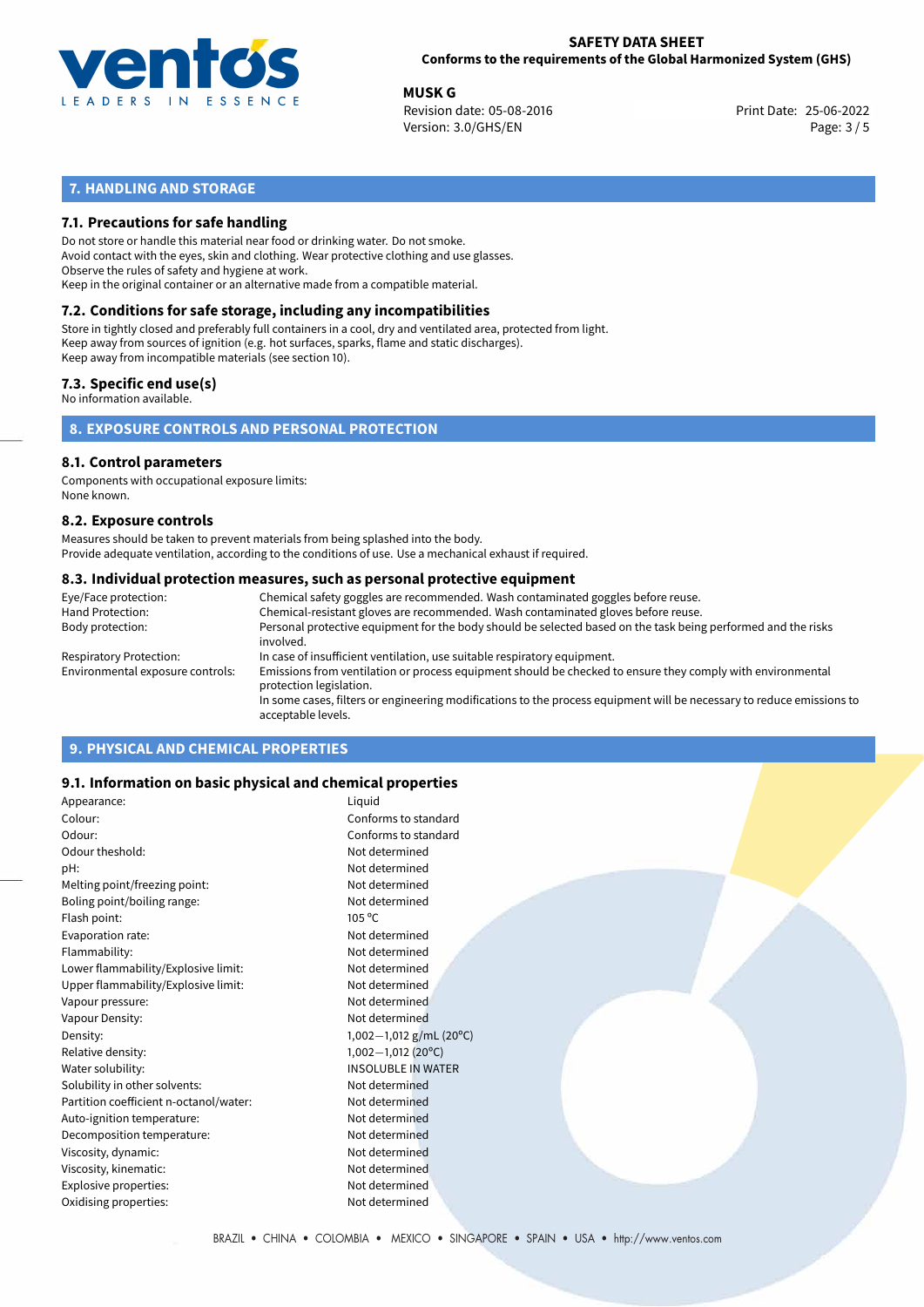

**MUSK G**<br>
Revision date: 05-08-2016 **Print Date: 25-06-2022** Print Date: 25-06-2022 Version: 3.0/GHS/EN Page: 4 / 5

# **10. STABILITY AND REACTIVITY**

## **10.1. Reactivity**

No hazardous reactions if stored and handled as prescribed/indicated.

## **10.2. Chemical stability**

The product is stable if stored and handled as prescribed/indicated.

## **10.3. Possibility of hazardous reactions**

No hazardous reactions if stored and handled as prescribed/indicated.

### **10.4. Conditions to Avoid**

Conditions to Avoid: Excessive heat, flame or other ignition sources.

## **10.5. Incompatible materials**

Avoid contact with strong acids and bases and oxidizing agents.

### **10.6. Hazardous decomposition products**

During combustion may form carbon monoxide and unidentified organic compounds.

# **11. TOXICOLOGICAL INFORMATION**

| <b>Acute toxicity</b>                    | Based on the data available, the criteria for classification are not met. |
|------------------------------------------|---------------------------------------------------------------------------|
| <b>Skin corrosion/irritation</b>         | Causes mild skin irritation.                                              |
| Serious eye damage/irritation            | Based on the data available, the criteria for classification are not met. |
| <b>Respiratory or skin sensitisation</b> | Based on the data available, the criteria for classification are not met. |
| <b>Germ cell mutagenicity</b>            | Based on the data available, the criteria for classification are not met. |
| Carcinogenicity                          | Based on the data available, the criteria for classification are not met. |
| <b>Reproductive toxicity</b>             | Based on the data available, the criteria for classification are not met. |
| <b>STOT-single exposure</b>              | Based on the data available, the criteria for classification are not met. |
| <b>STOT-repeated exposure</b>            | Based on the data available, the criteria for classification are not met. |
| <b>Aspiration hazard</b>                 | Based on the data available, the criteria for classification are not met. |

## **12. ECOLOGICAL INFORMATION**

## **12.1. Toxicity**

**Assessment:** Very toxic to aquatic life with long lasting effects. **Experimental/calculated data:** No information available.

## **12.2. Degradability**

No information available.

### **12.3. Bioaccumulative potential** No information available.

**12.4. Soil mobility** No information available.

## **12.5. Other adverse effects**

See also sections 6, 7, 13 and 15 Do not allow to get into waste water or waterways.

# **13. DISPOSAL CONSIDERATIONS**

## **13.1. Waste treatment methods**

Dispose of in accordance with national and local environmental regulations.